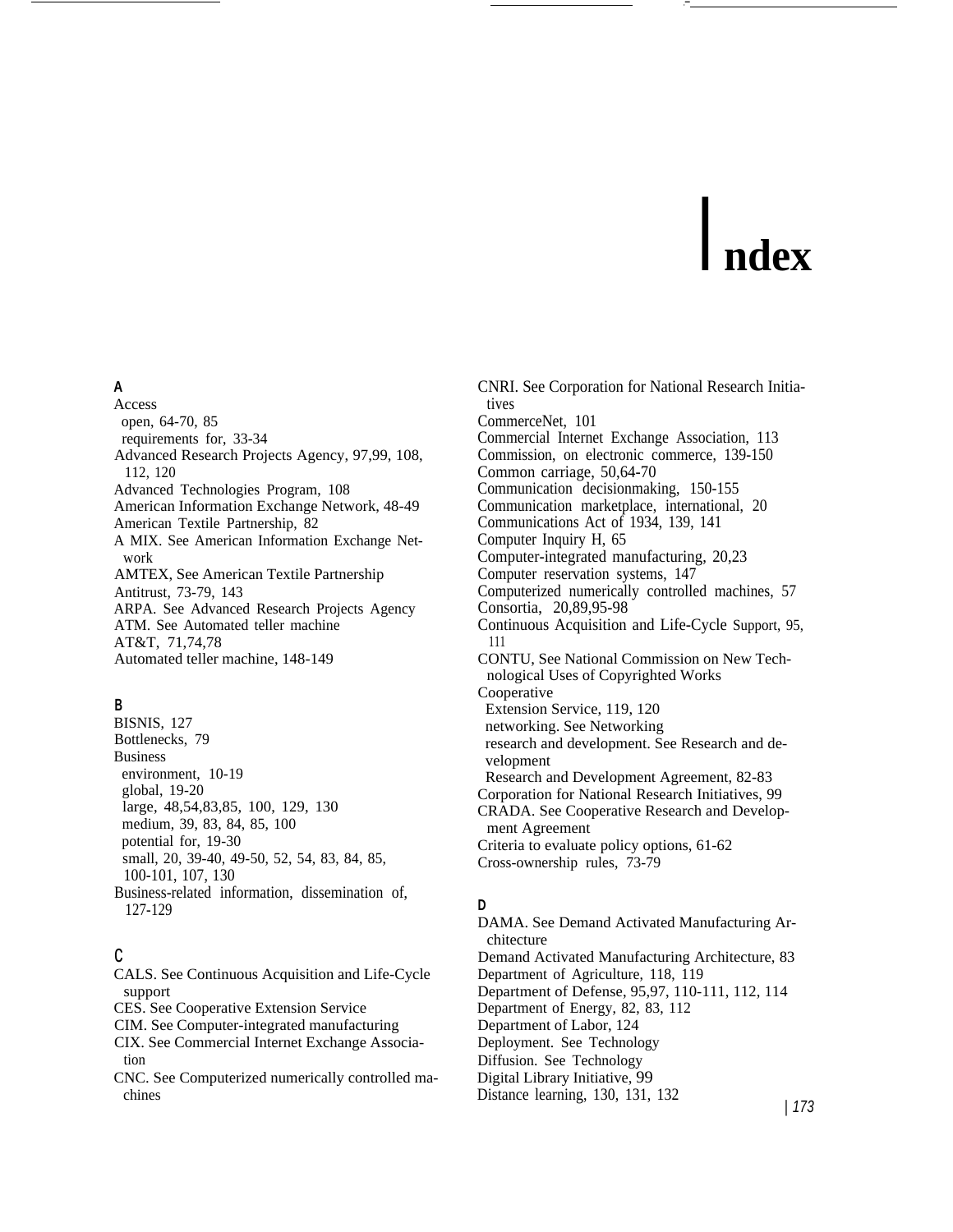Distributed computing systems, 20,43 Downsizing, 27,57

## **E**

EBB. See Electronic Bulletin Board EC/EDI. See Electronic Commerce through Electronic Data Interchange Economic performance, 7-10,59 Economies of agglomeration, 66,68 Economy, global, information-based, 10-14 EDI. See Electronic Data Interchange Educating for technology transfer, 117-136 Education, support for, 129-133 EINet. See Enterprise Integration Network Electronic Bulletin Board, 128 commerce issues, 37-62 commerce matrix, 30-31 Commerce through Electronic Data Interchange, 114 Data Interchange, 20,23,27,29,40,49-50, 56,82 mail networks. See Networks Enterprise integration, 21-22 Enterprise Integration Network, 101 Extension services, 118-127

## **F**

Federal Communications Commission, 47,48,63, 65,71,74, 152, 153, 154 Federal Information Exchange, 128 FEDIX. See Federal Information Exchange Financial Services Technology Consortium, 83 Findings, 30-35 Ford Motor Co., 130

# **G**

GATEC. See Government Acquisition Through Electronic Commerce General Services Administration, 111 Global economy. See Economy Global partnerships, 20,77 Government Acquisition Through Electronic Commerce, 114 Government role, 34-35 Grants and loans, 107-109 Groupware, 20,43-44

## **H**

High Performance Computing and Communications Program, 99, 114

HPCC. See High Performance Computing and Communications Program

# **I**

ICC. See Interstate Commerce Commission IETF. See Internet Engineering Task Force IITF. See Information Infrastructure Task Force IMI. See International Marketing Insights Industrial extension, 119-126 Information Infrastructure Task Force, 151 policy, 143 systems, shared, 22 technology, investment in networked, 14 Insurance Value Added Network Services, 82 Integrated Services Digital Network, 91,95 Intellectual property law, 109, 139, 141, 144, 145 Intelligent network, 43-45 Interconnection, 41,64-70 International integration, 76 International Marketing Insights, 128 Internet, 79,92, 112, 113, 114, 128 Internet Engineering Task Force, 89,91,93 Internetworking, 43,48 Interoperability, 40-43,61 Interstate Commerce Commission, 144 ISDN. See Integrated Services Digital Network Issues, 37-62 IVANS. See Insurance Value Added Network Services

# **J**

Japan, 46,54,56,57 Joint ventures, 12,20,76,98, 100 Just-in-time production, 40 delivery, 50,56

## **L**

Labor, 124-126 Lawrence Livermore National Laboratory, 114 LCMarvel. See Machine-Assisted Realization of the Virtual Electronic Library Library of Congress Information System, 128 LLNL. See Lawrence Livermore National Laboratory LOCIS. See Library of Congress Information System

# **M**

Machine-Assisted Realization of the Virtual Electronic Library, 128

Maine Information Technology Users Consortium, 132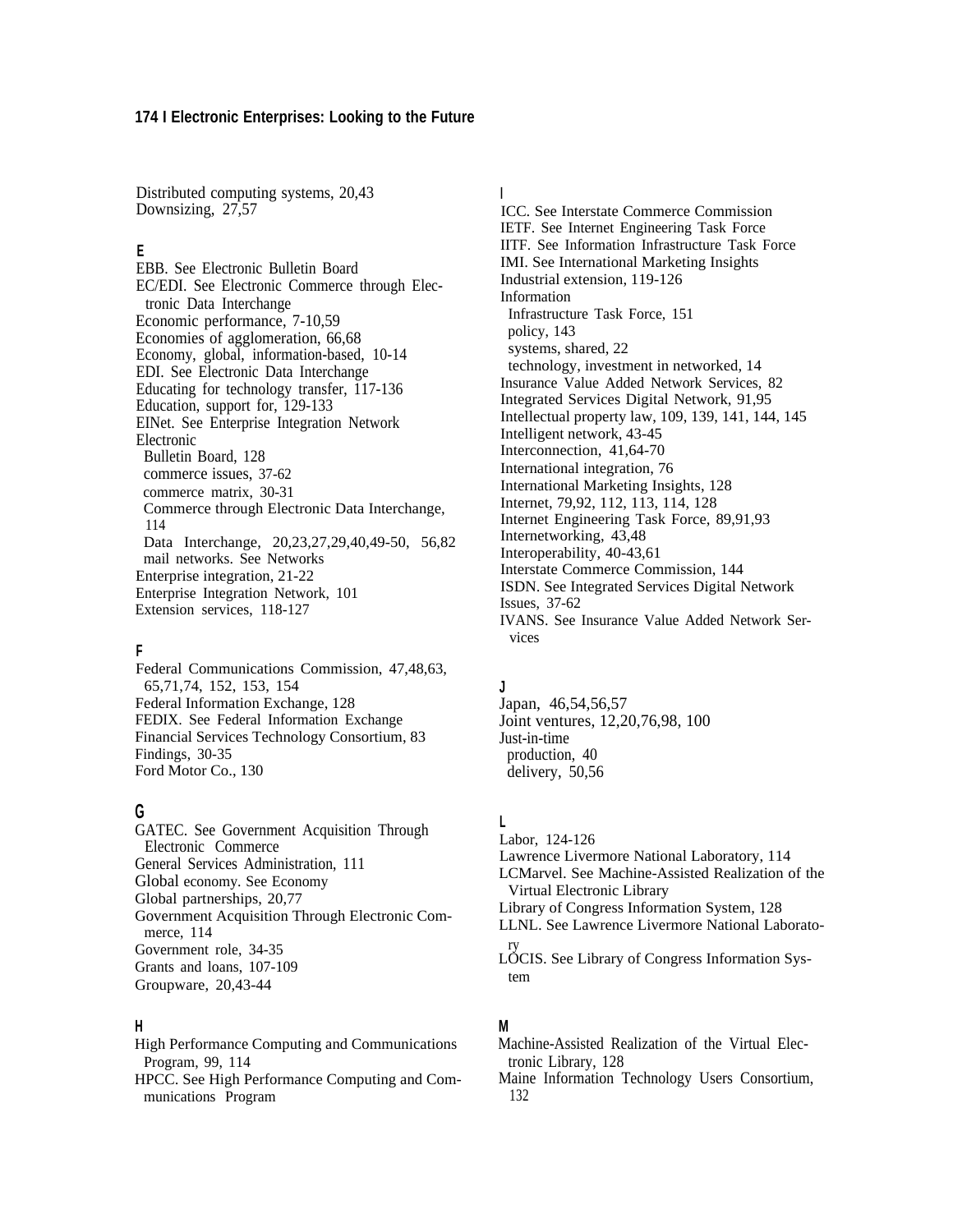Manufacturing agile, 40-41 Outreach Centers, 84 Outreach System to Achieve International Competitiveness, 124 Technology Centers, 84,85, 101, 119-126 Marketplace rules, 139, 140 Markets, government and, 137-155 Mergers, 78-79 Minitel, 73,74 MIT's Distance Learning Project, 130-131 MITUC. See Maine Information Technology Users Consortium MLS. See Multiple-listing service Modernization Forum, 121 Modified Final Judgment, 74,75 Monitoring. See Workplace MOSAIC. See Manufacturing Outreach System to Achieve International Competitiveness MTC. See Manufacturing Technology Centers Multiple-listing service, 147

## **N**

NASA. See National Aeronautics and Space Administration National Aeronautics and Space Administration, 99, 112 Center for Manufacturing Sciences, 121 Commission on New Technological Uses of Copyrighted Works, 150 Defense Education Act of 1958, 132, 133 Information Infrastructure, 7,71, 151 Initiative for Product Data Exchange, 88 Institute for Standards and Technology, 84, 108, 112, 119 Library of Medicine, 112, 114, 132 Science Foundation, 99, 112, 113, 132 Telecommunications and Information Administration, 72, 112, 115, 151, 152 Networking, cooperative, 81-101 Networks, architecture, 33 business use of, 8,24 designing, 33 electronic mail, 13 proprietary, 30,33 structure of, 33 versatile, 61 worldwide, 20 NII. See National Information Infrastructure NIPDE. See National Initiative for Product Data Exchange NIST. See National Institute for Standards and Technology

NLM. See National Library of Medicine NSF. See National Science Foundation NTIA. See National Telecommunications and Information Administration

# o

OAW, See Office of the American Workplace Office of Management and Budget, 128 Science and Technology Policy, 151 the American Workplace, 124 Online databases, services, 16-17 Open Network Architecture, 75 Open systems. See Interoperability Open Systems Interconnection, 90,94,95 Organizational change, 18, 23, 25, 34 innovations, 50-56 structure, 62 OSI. See Open Systems Interconnection OSTP. See Office of Science and Technology Policy

# **P**

Partnering, 20,52,54-55,77 Policy implications, 30-35 options, criteria for evaluating, 61-62 Procurement, leveraging, 108-111 Production, flexible, decentralized 14-19 Production, mass, 15 Productivity paradox, 51 Proprietary systems, 41 Public goods, 42

## **R**

REA. See Rural Electrification Administration Reengineering, 23,55 Regional Bell Operating Companies, 74,75,76,78 Regulation, 62,63-79, 143 Regulatory approach, need for a new, 47-50 Reinsurance and Insurance Network, 82 Research and development, 103-115 Research and development, cooperative, 96-101 Resource maintenance, 62 RINET. See Reinsurance and Insurance Network Rural Electrification Administration, 84,85

## s

SBA. See Small Business Administration SBA On-line, 127 SBIR. See Small Business Innovation Research Grants Program SEMATECH, 97-98